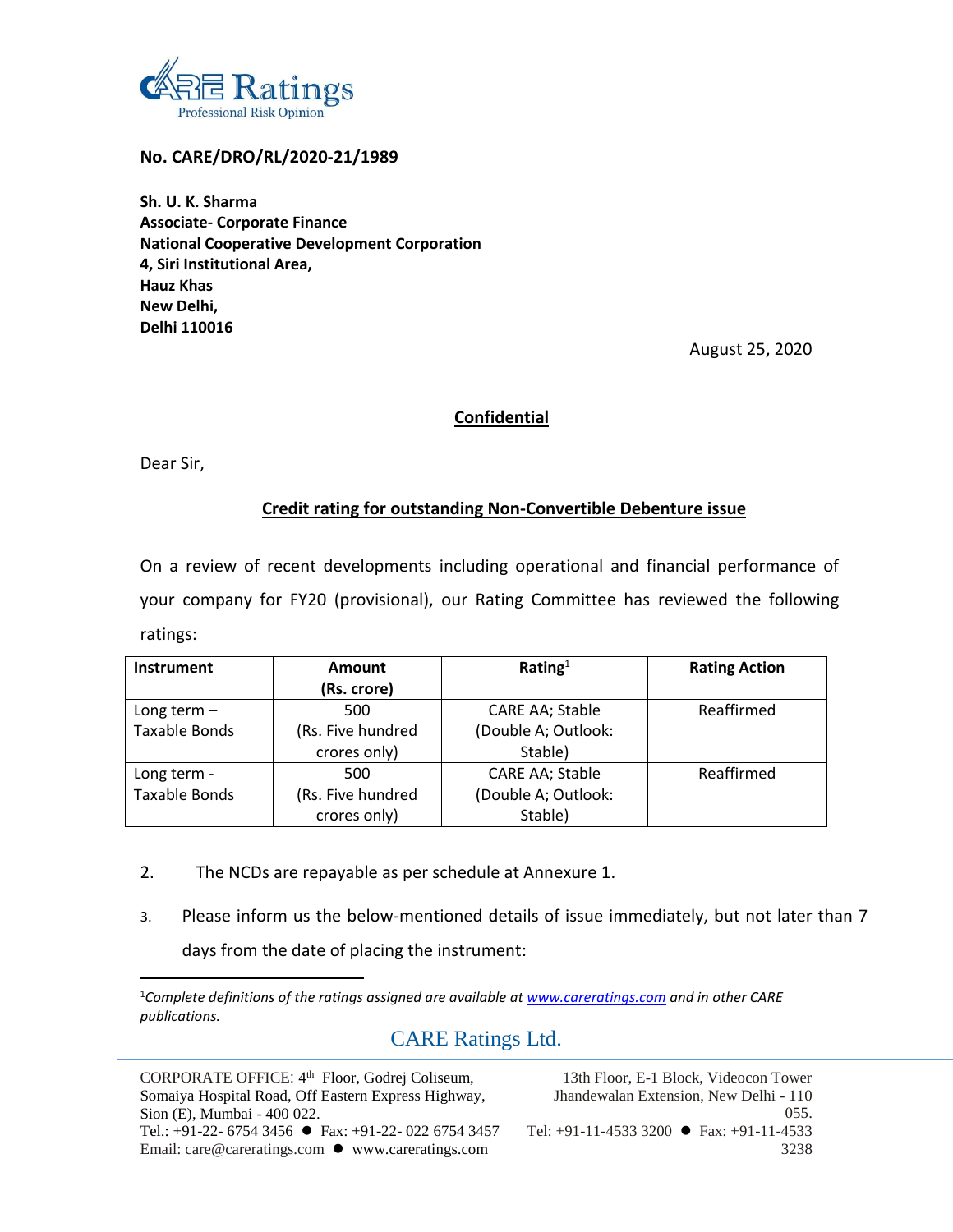| Instrument<br>type | <b>ISIN</b> | <b>Issue</b><br><b>Size</b><br>(Rs | <b>Coupon</b><br>Rate | Coupon<br>Payment<br><b>Dates</b> | Terms of<br>Redemption | Redemption<br>date | Name and<br>contact<br>details of | <b>Details</b><br>of top 10<br>investors |
|--------------------|-------------|------------------------------------|-----------------------|-----------------------------------|------------------------|--------------------|-----------------------------------|------------------------------------------|
|                    |             | cr)                                |                       |                                   |                        |                    | <b>Debenture</b>                  |                                          |
|                    |             |                                    |                       |                                   |                        |                    | Trustee                           |                                          |

- 4. The rationale for the rating will be communicated to you separately. A write-up (press release) on the above rating is proposed to be issued to the press shortly, a draft of which is enclosed for your perusal as **Annexure-2**. We request you to peruse the annexed document and offer your comments if any. We are doing this as a matter of courtesy to our clients and with a view to ensure that no factual inaccuracies have inadvertently crept in. Kindly revert as early as possible. In any case, if we do not hear from you by August 25, 2020, we will proceed on the basis that you have no any comments to offer.
- 5. CARE reserves the right to undertake a surveillance/review of the rating from time to time, based on circumstances warranting such review, subject to at least one such review/surveillance every year.
- 6. CARE reserves the right to revise/reaffirm/withdraw the rating assigned as also revise the outlook, as a result of periodic review/surveillance, based on any event or information which in the opinion of CARE warrants such an action. In the event of failure on the part of the entity to furnish such information, material or clarifications as may be required by CARE so as to enable it to carry out continuous monitoring of the rating of the debt instrument, CARE shall carry out the review on the basis of best available information throughout the life time of such instrument. In such cases the credit rating symbol shall be accompanied by "ISSUER NOT COOPERATING". CARE shall also be entitled to publicize/disseminate all the afore-mentioned rating actions in any manner considered appropriate by it, without reference to you.

# CARE Ratings Ltd.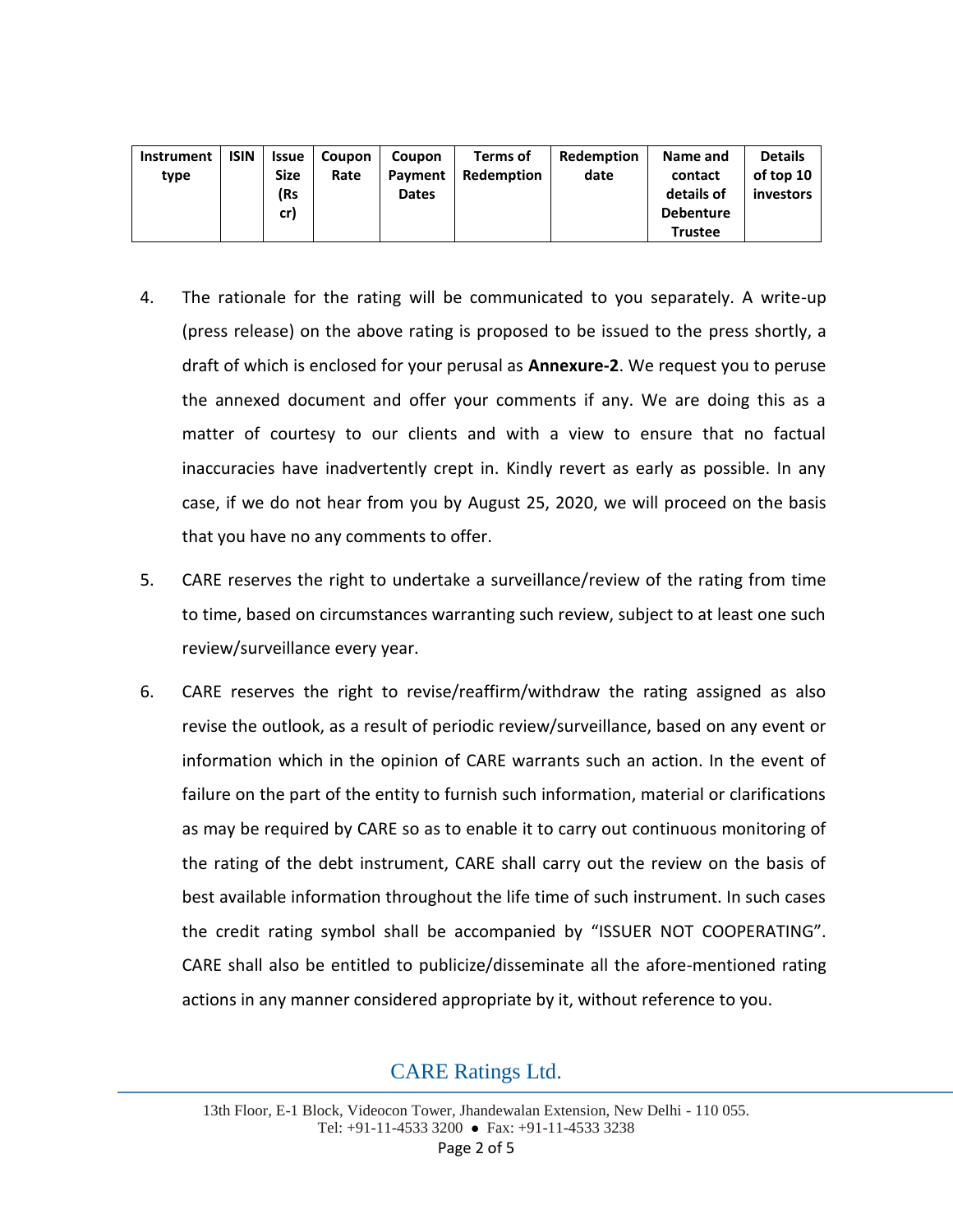- 7. Our ratings do not factor in any rating related trigger clauses as per the terms of the facility/instrument, which may involve acceleration of payments in case of rating downgrades. However, if any such clauses are introduced and if triggered, the ratings may see volatility and sharp downgrades.
- 8. Users of this rating may kindly refer our website [www.careratings.com](http://www.careratings.com/) for latest update on the outstanding rating.
- 9. CARE ratings are **not** recommendations to buy, sell, or hold any securities.

If you need any clarification, you are welcome to approach us in this regard.

Thanking you,

Yours faithfully,

Deepstre Panda

**[Deepshi Panda] [Gaurav Dixit]** Analyst Associate Director [deepshi.panda@careratings.com](mailto:deepshi.panda@careratings.com) [gaurav.dixit@careratings.com](mailto:gaurav.dixit@careratings.com) Encl.: As above

Gramm Dint

#### **Disclaimer**

CARE's ratings are opinions on the likelihood of timely payment of the obligations under the rated instrument and are not recommendations to sanction, renew, disburse or recall the concerned bank facilities or to buy, sell or hold any security. CARE's ratings do not convey suitability or price for the investor. CARE's ratings do not constitute an audit on the rated entity. CARE has based its ratings/outlooks on information obtained from sources believed by it to be accurate and reliable. CARE does not, however, guarantee the accuracy, adequacy or completeness of any information and is not responsible for any errors or omissions or for the results obtained from the use of such information. Most entities whose bank facilities/instruments are rated by CARE have paid a credit rating fee, based on the amount and type of bank facilities/instruments. CARE or its subsidiaries/associates may also have other commercial transactions with the entity. In case of partnership/proprietary concerns, the rating /outlook assigned by CARE is, inter-alia, based on the capital deployed by the partners/proprietor and the financial strength of the firm at present. The rating/outlook may undergo change in case of withdrawal of capital or the unsecured loans brought in by the partners/proprietor

## CARE Ratings Ltd.

13th Floor, E-1 Block, Videocon Tower, Jhandewalan Extension, New Delhi - 110 055. Tel: +91-11-4533 3200 Fax: +91-11-4533 3238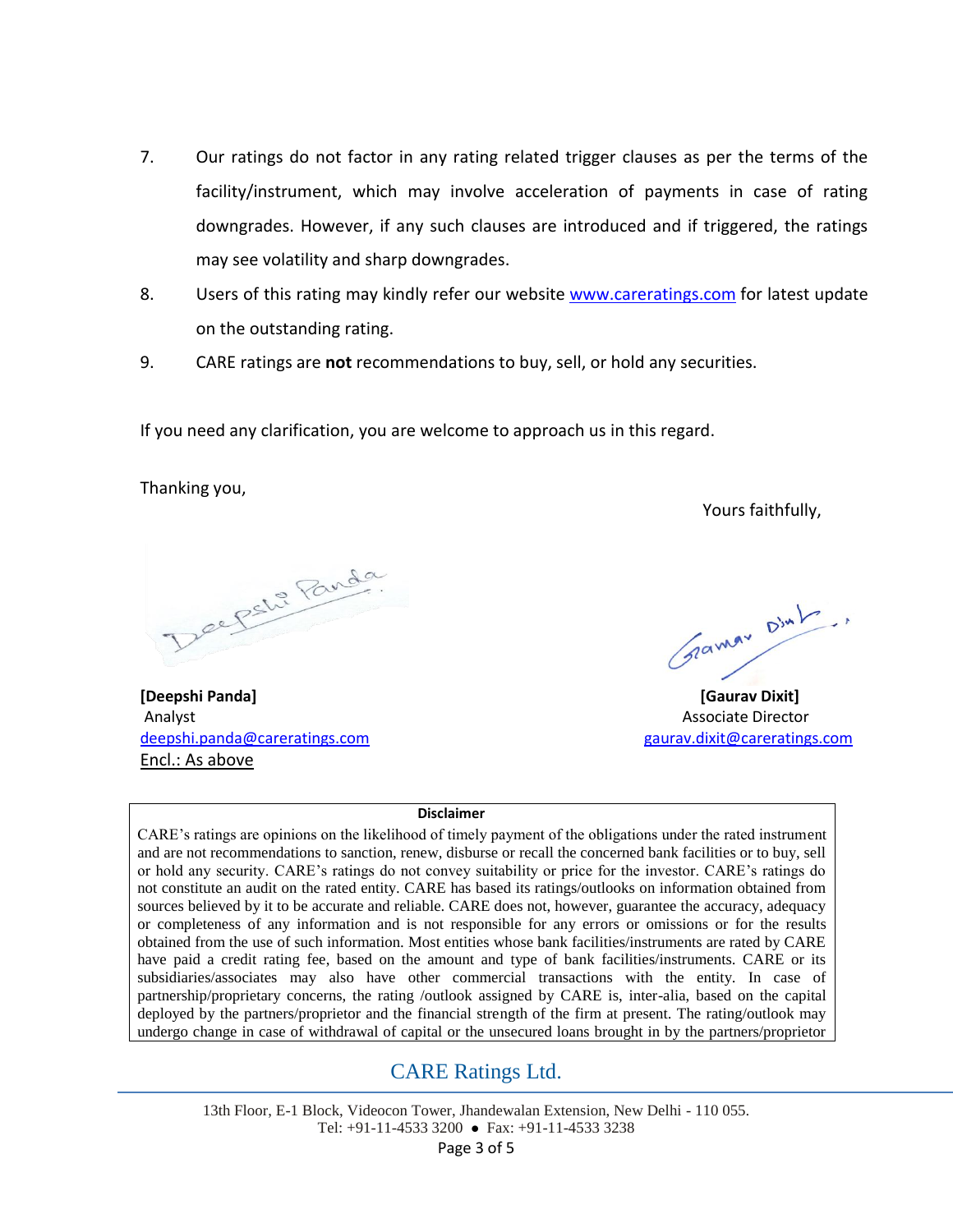in addition to the financial performance and other relevant factors. CARE is not responsible for any errors and states that it has no financial liability whatsoever to the users of CARE's rating.

Our ratings do not factor in any rating related trigger clauses as per the terms of the facility/instrument, which may involve acceleration of payments in case of rating downgrades. However, if any such clauses are introduced and if triggered, the ratings may see volatility and sharp downgrades.

## CARE Ratings Ltd.